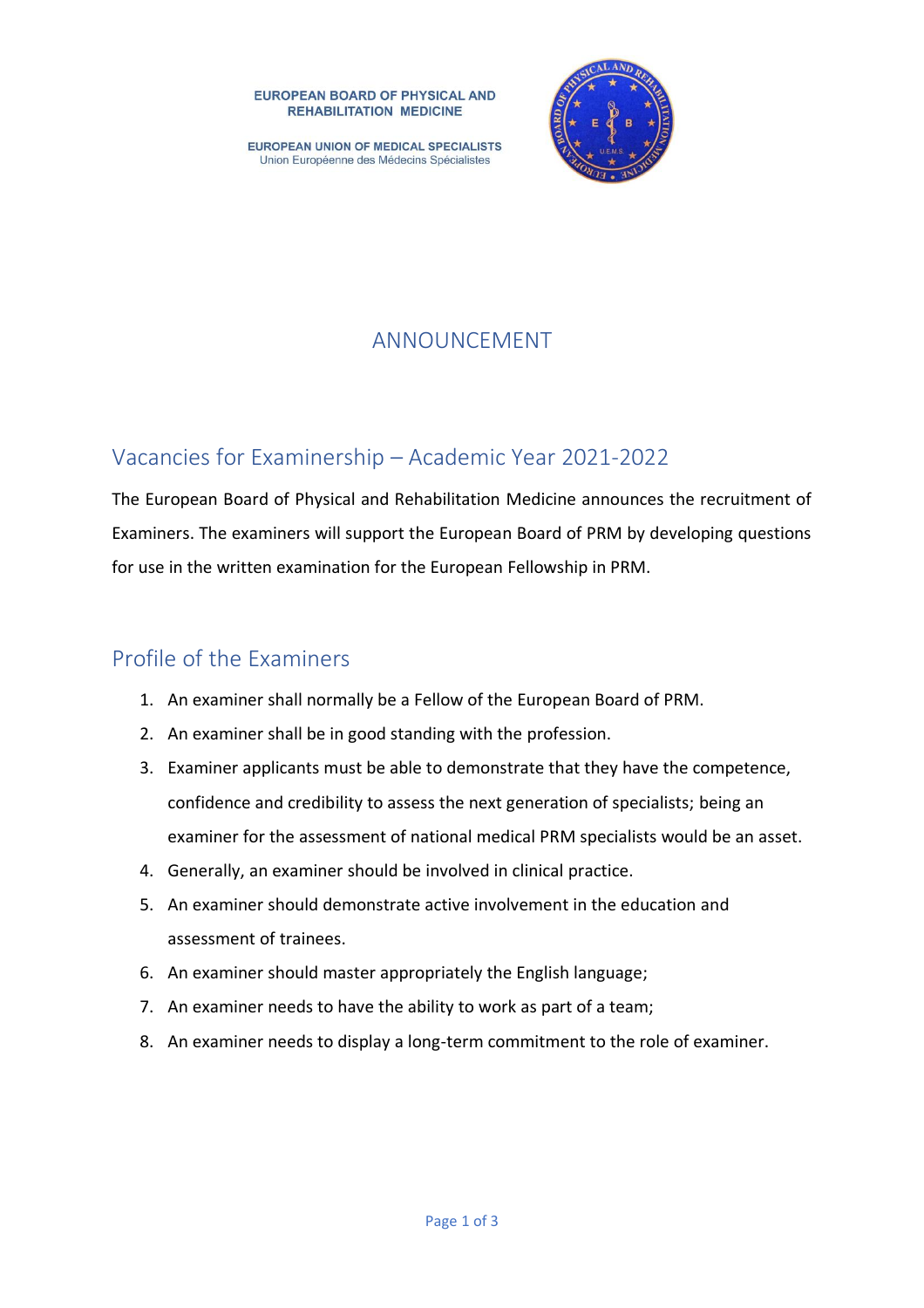

**EUROPEAN UNION OF MEDICAL SPECIALISTS** Union Européenne des Médecins Spécialistes

# Application Procedure

The applicants are kindly requested to submit their application using the [online](https://forms.office.com/Pages/ResponsePage.aspx?id=RHpANW41R0aagkZuz2GjyW6O8dsUI7RNiQBz48OpAMlURUlBTkxCNUtXWEQyOEhLUDlVQjI0OTNDVC4u) form. The **closing date** for examiners applications is **September 25, 2021**.



## Selection Procedure

After the closing date for examiner applications, the Examination Committee will compile a list of applicants who meet the criteria and will select on merit new examiners for appointment. All applicants will be notified by email about the result of their application.

## Appointment of Examiners

Examiners are appointed subject to a probationary period determined by the examination committee and a training in question making. The training in multiple choice question (MCQ) making is mandatory. It consists of webinars and distant learning resources. The training will be held periodically, starting in October 2021 (Webinar 1: 5 Oct at 1730 CEST; Webinar 2: Saturday 9 Oct at 1030 CEST). Immediately afterwards the examiners will be allocated in a question writing group and guided to provide MCQs in the domain of their expertise. Several question writing web meetings will be held between October and December 2021. The participation of the examiners in the web meetings of their question writing group is compulsory. The MCQs will be reviewed by the members of the examination committee and the feedback will be sent to the submitter. Questions that do not comply with the rules for MCQ writing set by the Board will be sent back to the examiner for improvement.